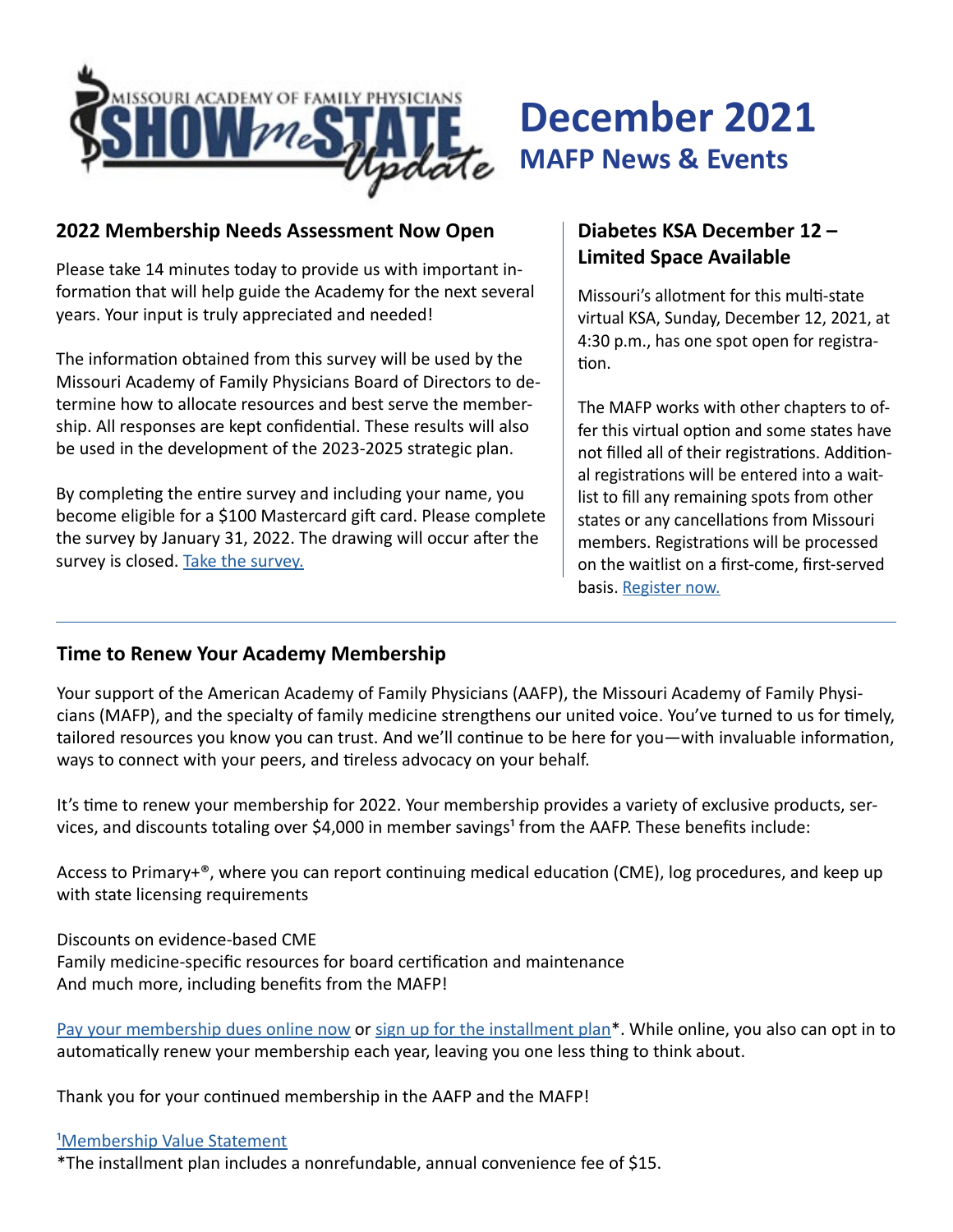#### **MAFP Award Recipients Announced**

The Missouri Academy of Family Physicians presented three awards at the Academy's 73rd Annual Meeting held November 12-13, 2021 at Big Cedar Lodge, Ridgedale, Missouri. Full stories will be available in the next issue of the Missouri Family Physician magazine.

David A. Miller, MD, MHA, CHCEF, FAAFP, of Wildwood, Missouri, was presented with the 2021 Family Physician of the Year Award. Dr. Miller was chosen as the award recipient by a committee of family physicians



from nominations made by patients, community members, and fellow physicians. [Read more.](https://www.mo-afp.org/wp-content/uploads/Press-Release-FPOY-2021.pdf)

Marla Tobin, MD, FAAFP, of Warrensburg, Missouri, was presented with the 2021 Distinguished Service Award. Dr. Tobin was chosen as the award recipient by a committee of family physicians from nominations made by patients, community members, and fellow physicians. [Read more.](https://www.mo-afp.org/wp-content/uploads/Press-Release-Distinguished-Service-2021.pdf)

John Heafner, MD, MPH, of St. Louis, Missouri, was presented with the 2021 Outstanding Resident of the Year Award. Dr. Heafner was chosen as the award recipient by a committee of family physicians from nominations made by Missouri family medicine residency programs. [Read more.](https://www.mo-afp.org/wp-content/uploads/Press-Release-Outstanding-Resident-2021.pdf)

#### **Represent MAFP at NCCL in 2022**

Believe it or not, it's already time to start planning your schedule for AAFP's spring leadership conferences. Each year, AAFP holds the National Conference of Constituency Leaders and Annual Chapter Leader Forum together in Kansas City, Missouri. NCCL representatives and ACLF attendees from across the nation gather to discuss various issues, suggest policies and programs to AAFP, and receive leadership training. In 2022, the conferences will be held April 28-30 and MAFP is looking for members to serve on the delegation representing the following constituencies: new physicians (physicians who have been out of residency for seven years or fewer), women, minorities, international medical graduates, and LGBT physicians. MAFP reimburses your travel for each of the five delegates.

Interested? Email Kathy Pabst at [kpabst@mo-afp.org](mailto:kpabst%40mo-afp.org?subject=) by Friday, January 3, 2022.

For more information about NCCL, go to www.aafp.org/events/aclf-nccl/nccl.html and for more on ACLF, go to [www.aafp.org/events/aclf-nccl/aclf.html](http://www.aafp.org/events/aclf-nccl/nccl.html and for more on ACLF, go to www.aafp.org/events/aclf-nccl/aclf.html).

## **Important News from the Show-Me-State**

#### **CMS finalizes Medicare PFS rule for 2022**

The CMS has released the final Medicare physician fee schedule rule for 2022. The final rule delivers several family medicine wins following AAFP and MAFP advocacy including a long-overdue increase to clinical labor pricing that will help physician practices hire and retain essential clinical staff.

The agency will reduce the Medicare conversion factor from \$34.89 to \$33.59, eliminate geographic restrictions in telehealth visits for behavioral health services, allow some audio-only telehealth, and increase payments for administering vaccines for influenza, pneumonia, and other common diseases.

The MAFP submitted comments on the proposed schedule on September 11 to Chiquita Brooks-LaSure, Administrator, Centers for Medicare & Medicaid Services, Department of Health and Human Services. If you would like a copy of MAFP's comments, email Kathy Pabst at [kpabst@mo-afp.org](mailto:kpabst%40mo-afp.org?subject=). [Learn More.](https://www.aafp.org/news/media-center/statements/2022-Medicare-Physician-Fee-Schedule.html)